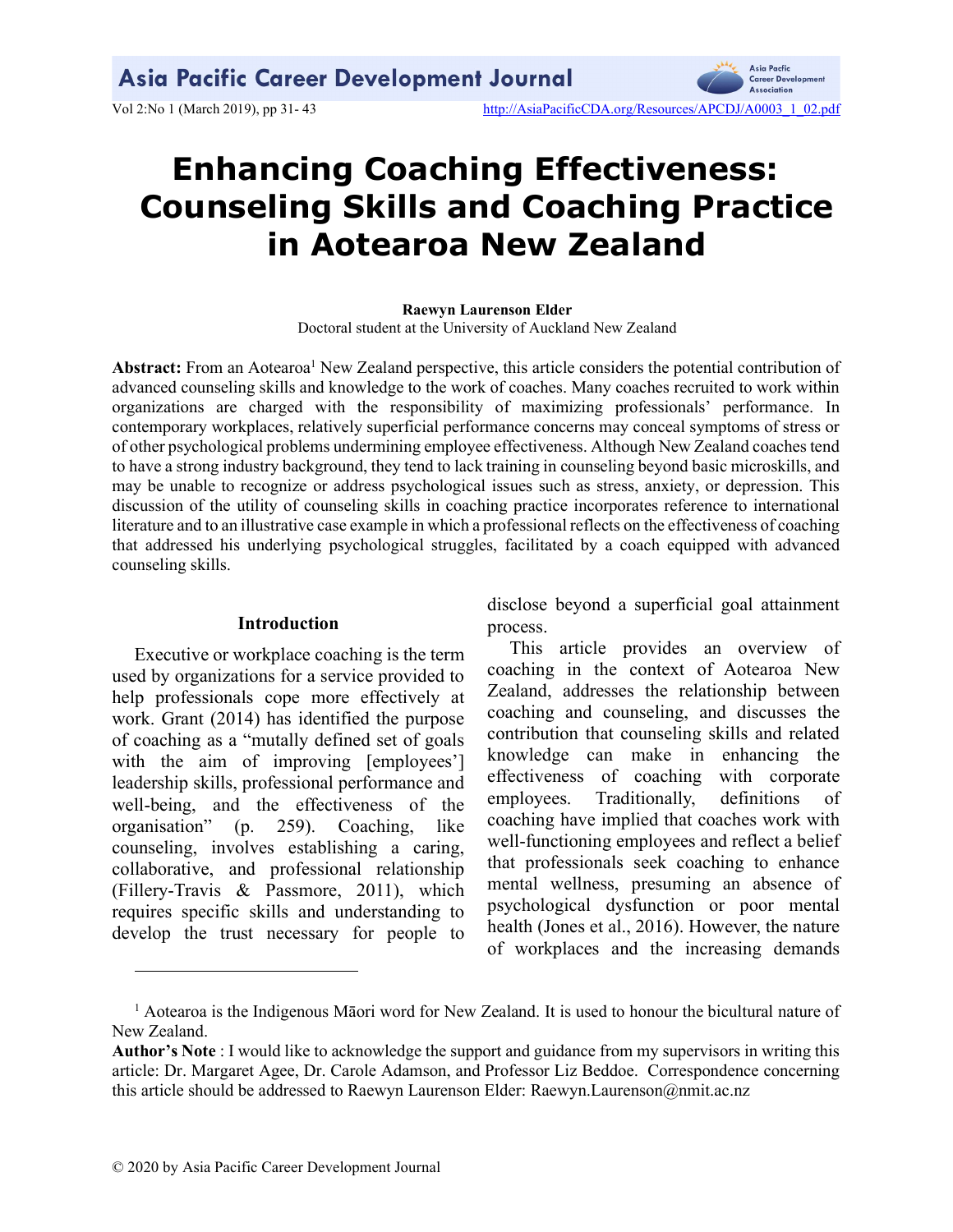being placed on professionals (Grant, 2014), that potentially lead to stress and other adverse effects, would suggest that may be a simplistic view of coaching.

In fact, in the current, rapidly changing world of work, research indicates that employees are experiencing increasing levels of stress as well as its unhealthy consequences (Harvey et al., 2014). Presenting issues coaches encounter associated with professionals' workplace performance can therefore be symptomatic of deeper, underlying matters that need a greater depth of psychological knowledge and training in counseling, beyond basic microskills. This is illustrated later in this article by a case example from an interview with a professional who was a reluctant coachee, but who nevertheless benefited from a longterm coaching relationship with a coach who incorporated both coaching and counseling skills in working with him. In the interview, which took place as part of a current study of professionals' perspectives on, and experiences of, coaching, he reflected on the nature and benefits of this process.

It needs to be noted that coaching and counseling are distinct professions, as discussed in the following sections. This article is not advocating that coaches need to be counselors; rather, that coachees would benefit from coaches' knowledge and use of counseling skills to draw on and foster their internal, as well as external, coping strategies. To establish the context from which the author examines the nature of the relationship between coaching and counseling skills, the following section describes the position of coaching as a profession in Aotearoa New Zealand.

## Coaching in the Context of Aotearoa New Zealand

In Aotearoa New Zealand, executive or workplace coaching is seen as an independent profession from counseling. Coaches work with middle to senior management and focus on enhancing performance, goal setting, and developing strategies and actions for skill development and wellbeing (Grant, 2014). They usually have the added complication of managing a third party relationship with the organization they are employed by. Organizations are generally motivated to see a return on their bottom line through adherence to organizational goals and effective leadership (Grant, 2014). The goals of the organization are often explicit at the beginning of a coaching relationship and can pre-determine the focus of each session.

In workplaces, counselors on the other hand are accessed through a third party such as an employee assistance programme (EAP), which provides an additional layer of confidentiality and is available for employees at all levels of the organization. Counseling can be focused on the personal and/or the professional, with counselors who provide a supportive relationship and a confidential space in which clients may explore issues related to their experiences from the past, present, or future, thus enabling them to develop self-awareness and explore options and strategies that will support positive change (New Zealand Association of Counsellors [NZAC], n.d.).

Many workplace or executive coaches bring a corporate background to their work, and are employed on the basis of their undertanding of how organizations function. They are generally over 40 years of age and although they have some form of qualification, usually a university degree, they have little or no specific training in coaching (Brooks & Wright, 2007). Kilburg (2000) argued that the ideal combination of skills and strengths for a coach is to have an understanding of organizations and management, and knowledge of the unconscious processes that influence behavioral change and self-awareness.

While the International Federation of Coaches (ICF) is represented in New Zealand, and other international coaching organizations have branches in New Zealand and provide some training in the form of short courses, there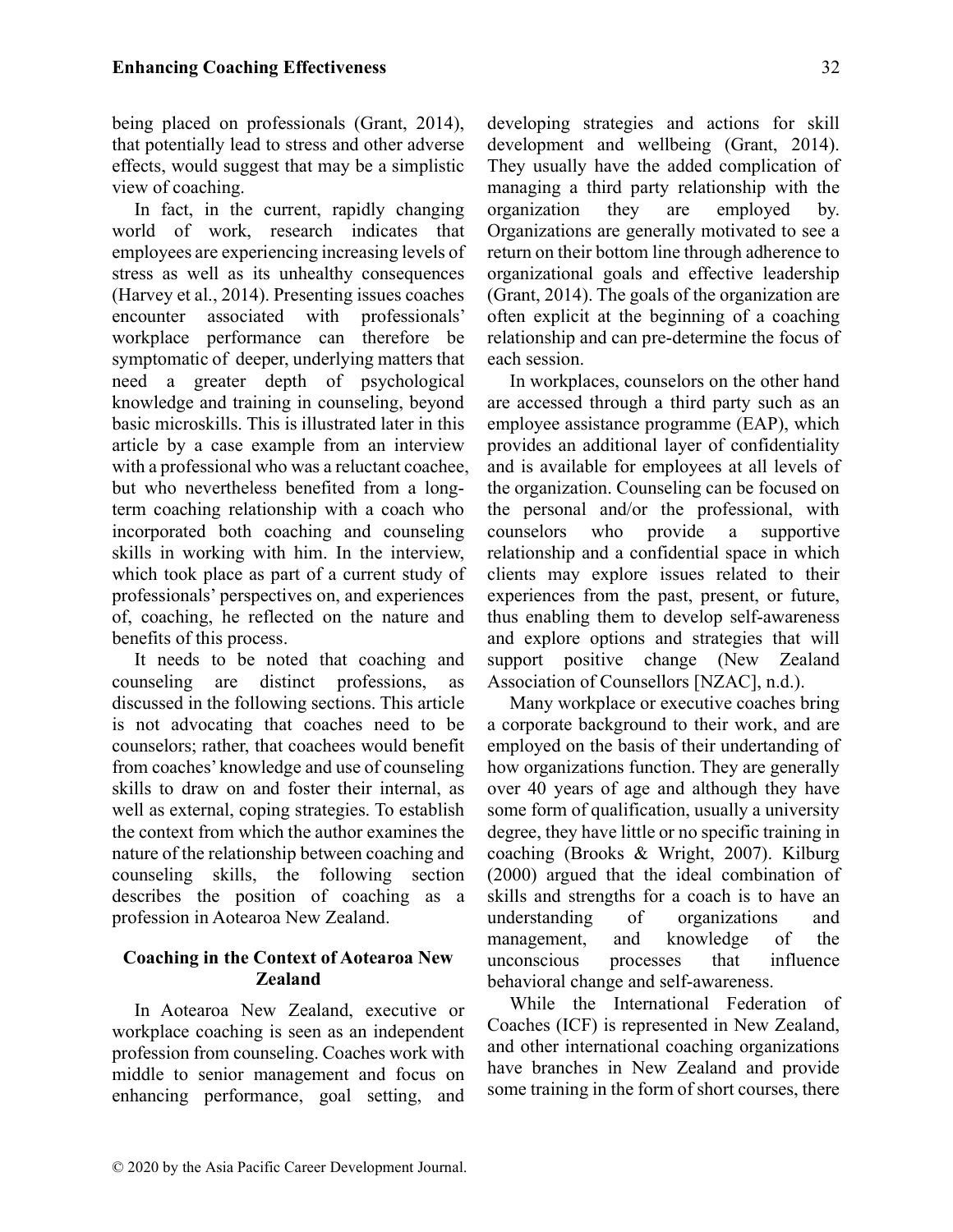is no national regulatory coaching body. The current lack of a professional organization with a code of ethics that would establish training requirements for coaches means that there is no consistency in their skills training in New Zealand, and no guarantee that coaches possess the requisite knowledge to fully understand the potential implications of the issues presented by their clients. Therefore at present, unless coaches have a specific qualification in counseling or psychology, they are unlikely to have this understanding or the skills to maximize their effectiveness in meeting clients' needs.

The Career Development Association of New Zealand (CDANZ) requires its members to have a career-specific qualification which can include coaching (The Career Development Association of New Zealand [CDANZ], n.d.). Some coaches align with CDANZ as a professional body in the absence of a national coaching body, but this alignment, and coaching training in New Zealand, are totally reliant on individual choice (Brooks & Wright, 2007).

The New Zealand Association of Counsellors (NZAC) is the largest professional body of counselors and requires its members to have a bachelor's or master's degree in counseling from a program that has been accredited by NZAC (NZAC "Counsellor education standards," n.d.). Counselors can become coaches by adding a short course to their existing qualification and joining an international coaching body, but coaches cannot become counselors unless they meet the NZAC criteria.

Coaching psychology is an alternative branch of coaching that has gained momentum over the past 10 years in New Zealand. Conducted by psychologists, this has the added advantage of a background education in psychological theory and has provided an additional form of professional rigor to coaching (Palmer & Whybrow, 2005). However, not all trained psychologists have the practical

counseling skills to support effective coaching practice. Passmore (2016) sees the difference between experienced coaches and coaching psychologists as the latters' engagement in research, and their understanding of the science of human behavior, cognition, and emotion which is integrated into their practice.

## Perspectives on the Relationship Between Coaching and Counseling

Research indicates that coaching is both similar to and different from counseling (Passmore, 2016). Key factors that are identified as important, if not essential, in a counseling relationship include client readiness, the behaviors and skills of the therapist, particularly empathy (Passmore, 2016), and confidentiality.

The key factors for effective coaching are the credibilty and previous experience of the coach, balanced with relational skills and the ability to provide an independent, safe space where clients can explore and reflect on issues, but can also be challenged (Passmore, 2016). Thus coaching, like counseling, involves establishing a caring, collaborative, and professional relationship (Fillery-Travis & Passmore, 2011) which requires specific counseling-related qualities and skills such as empathy, excellent microskills, open questioning providing a space to reflect, and the ability to challenge without judgment (Passmore, 2016). These enable the development of trust so that clients disclose at a level beyond that of a superficial goalattainment process. Motivation to change is an important factor in the success of both coaching and counseling (Grant, 2014; Passmore, 2016).

Despite the elements common to counseling and coaching, some research suggests that even if the skills of a counselor may be needed, professionals' would prefer to see a coach rather than a counselor (Gyllesten et al., 2005). Although the stigma associated with attending counseling has lessened, seeking this form of support can still be seen as a weakenss or an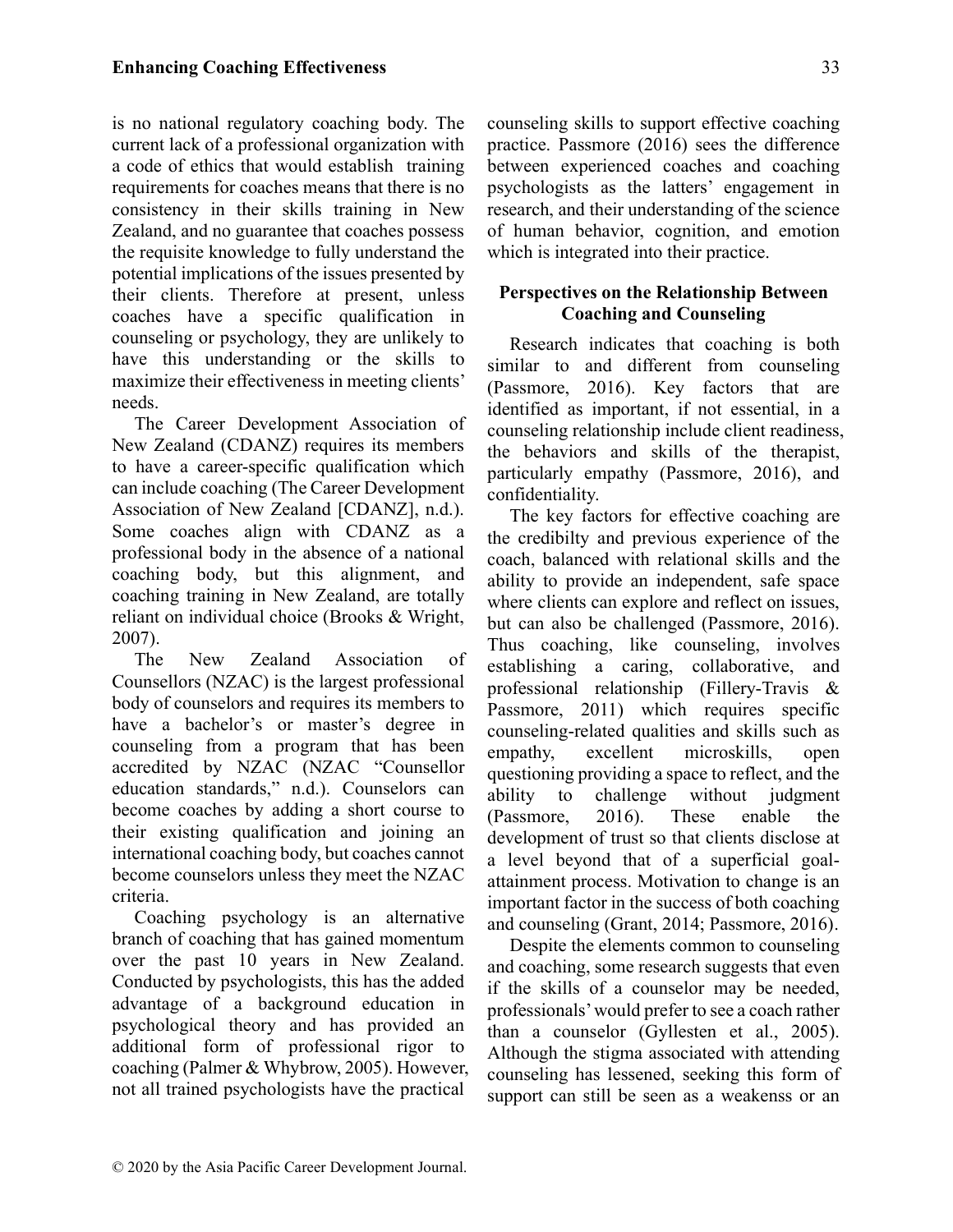indication that the professional may be mentally unwell. The authors current PhD study indicates that some human resource practitioners in New Zealand organizations are reluctant to suggest that senior executives need counseling and are more comfortable sourcing a coach who has worked at a similar executive level in an organization, with the belief that mutual respect for their respective roles will facilitate a good working relationship and engender trust.

Building trust in a coaching relationship enables a coachee to be able to talk freely and in confidence with a coach, but this can be compromised in third party relationships if the boundaries around confidentiality are not clearly specified, as in the illustrative case example later in this article. Ethical principles and practices about confidentiality are essential in counseling (NZAC "Code of ethics," n.d.).The International Coaching Federation (ICF) specify in their code of ethics that coaches need to explain the "the nature and limits of confidentiality" to each party involved in the relationship (International Coach Federation Australasia [ICF], n.d.).

To build a collegial relationship is a good beginning but not an end in itself, and additional knowledge and skills may be required to identify symptoms of stress and achieve behavioral change or a psychological shift. Like coaching, as identified above, effective counseling that facilitates change is also based on a trusting, supportive relationship. The difference in counseling processes is one of greater emotional depth and disclosure, supported by a knowledge of effective modalities and a deeper understanding of behavior, cognition, and emotion (Fillery-Travis & Passmore, 2011).

Not all professionals seeking coaching want, or need, to engage with psychological issues, stress, or pressure. Hawkins and Smith (2006) have cited other external drivers such as career planning, productivity, or dealing with staff performance which might be seen as more appropriate for coaching rather than counseling. For many of these issues, skill development, education, and task-focused coaching models are entirely relevant. However, some research shows that professionals referred to coaching for performance issues, career development, or other skill development may disguise issues related to stress or its more significant effects (Grant, 2014; Wellness in the Workplace Survey, 2013).

As indicated above, in order to facilitate effective learning and change to enable their clients to cope in contemporary workplaces, coaches need to be aware of their behavior, cognition, and emotions (Fillery-Travis & Passmore, 2011). However, if stress or any other psychological issues are affecting professionals performance at work, coaches also need to be aware of the symptoms and have models, tools, and techniques to draw on, not just to provide a bandaid to the outward effects of stress, but also to explore and alleviate its sources, or to recognize when referral to counselling, or another form of mental health support, is warranted.

## Professionals and Workplace Challenges

The workplace today is one of organizational turbulence, consisting of restructurings, downsizings, and continuous technological change. Constant change, combined with new and different ways of working, are creating an unpredictible and uncertain work environment that places increasing demands on professionals (Grant, 2014).

While there is still debate about the definition of a professional, Evetts (2013) has suggested that professionals today are those that have an established body of knowledge not held by the general population which is usually gained through advanced education. To be a professional requires a considerable investment in time and money to gain the qualifications and training necessary to develop a particular specialization, and professional standing is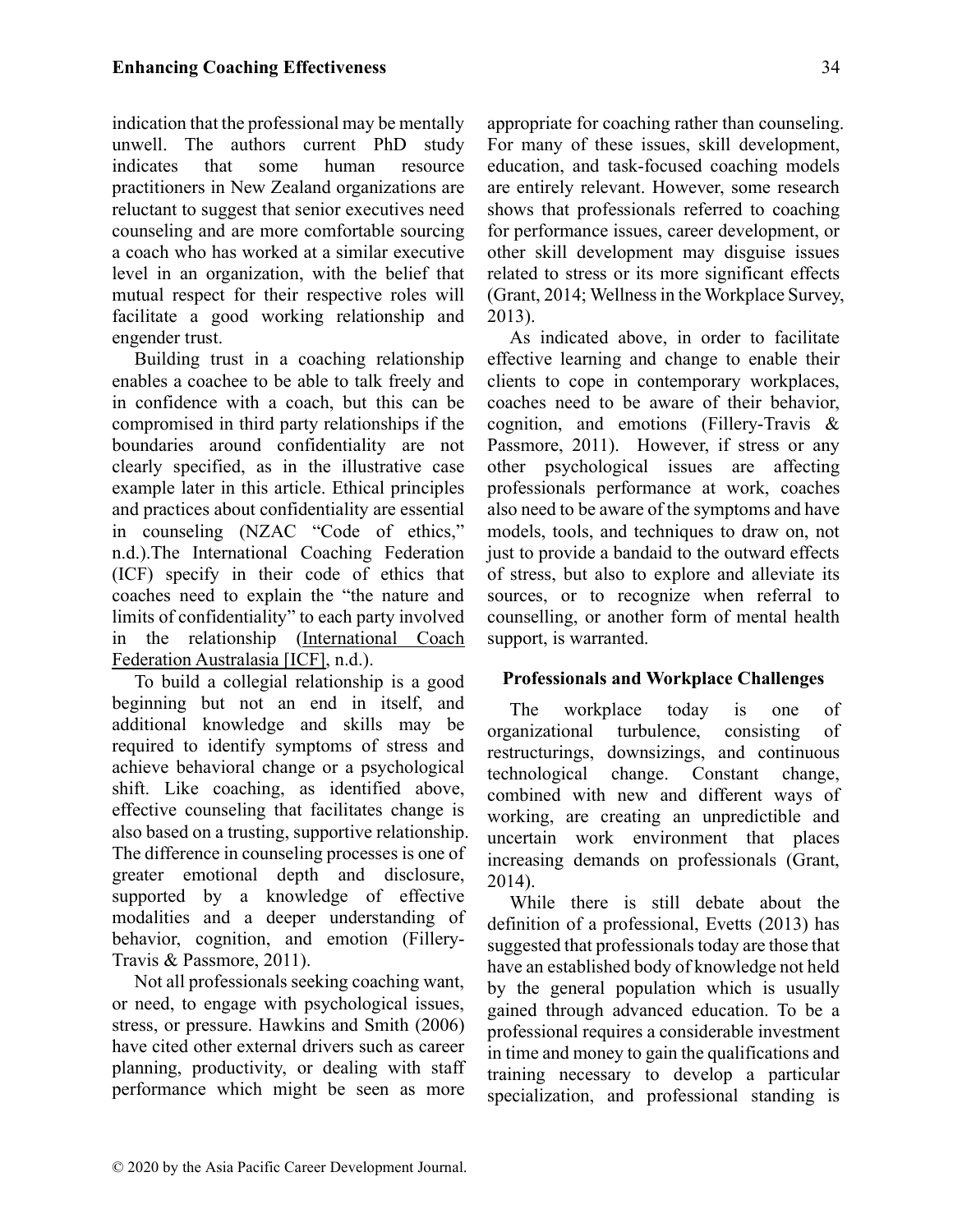usually enhanced by further experience in the field and proof of skills (Dent & Whitehead, 2013). Some professionals acquire confidential knowledge, engendering a level of trust from the general population who expect a high level of professionalism, which involves putting clients first, knowing the limits of confidentiality, and not using information for fraudulent purposes (Evetts, 2013). A professional body with a code of ethics holds its members to a standard of accountability and becomes important in upholding the values of a profession as well as providing a sense of professional identity. Coaches need to be as accountable as the professionals they are working with in order to retain credibility.

The professionals referred to in this article are described as those who have leadership, managerial or supervisory authority, and responsibility in an organization (Grant, 2014). Providing effective leadership, building wellfunctioning teams, and retaining a positive professional identity in workplaces are challenges in the world of work today, and it is not surprising that an increasing number of managers and employees in professional roles are struggling to cope (Grant, 2014). Stressors affecting them in the workplace environment are considered in the next section.

# Workplace Challenges That Evoke Stress: Implications for Coaching

The changing work environment means professionals will continually be challenged to meet existing and future skills gaps and will need to redefine themselves regularly throughout their careers to remain employed (Feller & Chapman, 2018). Those working with professionals need to have the skills to support them in this re-definition process in a considerable way, taking into account the holistic consequences of constant change. A job skills training and career development survey completed by the American Psychological Association (APA) (2017) found 85-89% of employees were concerned about the changing world of work, and although they currently had the technical skills to do their jobs well, 40% were concerned about employers providing future-oriented training in technical skills. Approximately 35% of men and 44% of women felt that their employers where not providing them with the leadership and soft skills—the interpersonal qualities, people skills, and personal attributes—needed for the future. Only 50% of those surveyed said their employer provided opportunities for career development or advancement (American Psychological Association [APA], 2017). Stress and anxiety are often present when professionals become aware of a growing skills gap, and these psychological states can contribute to a fear of failure. Career planning and goal setting are no longer straightforward processes, and coaches need to have the skills to create an environment where these fears can be disclosed and addressed.

A common phrase used in coaching to promote healthier choices is work-life balance. Unfortunately, the boundaries between work and leisure have become increasingly blurred (Albertsen et al., 2008; Moen et al., 2013). Neault (2019) suggests this phrase is now outdated and a healthier phrase is work sustainability. This implies that professionals have the option of a healthy choice to determine what they need from work, family, and leisure, rather than subscribing to a fixed, linear view of a mundane working week followed by a weekend. Neault offers an alternative picture of intensive periods of interesting work and travel, followed by longer breaks in between.

Challenges associated with this flexible approach to work include balancing work and other committments, which has to be carefully managed alongside the pressure to perform. Not everyone has the skills or opportunity to manage their time effectively, prioritize efficently, or be able to say "no" to others more senior in the organization or to members of their family or social group. Sometimes contract, or flexible work, is not a choice, but has been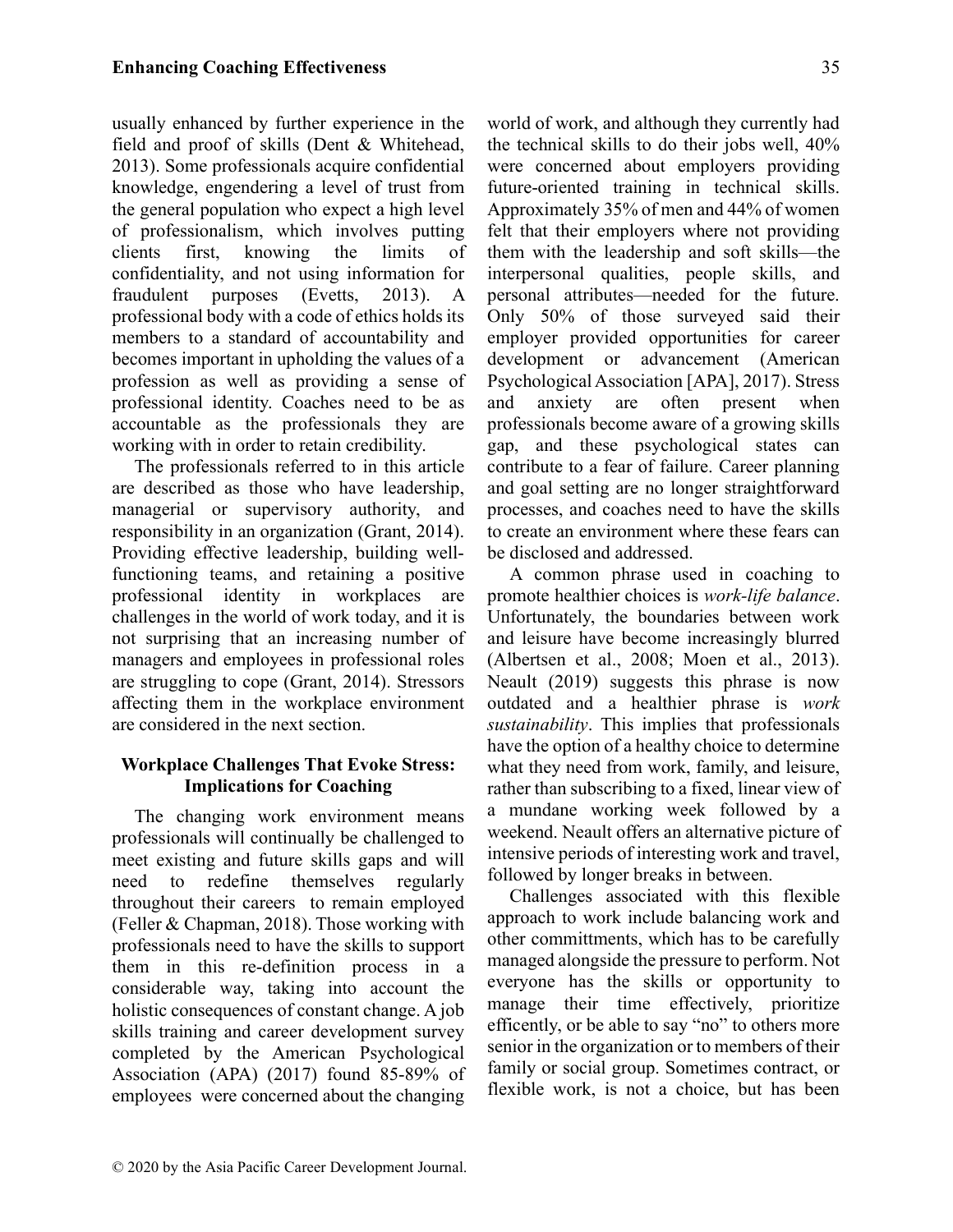imposed on professionals because they are unable to retain a permanent or fulltime role in an organization. For those whom workplaces provide a sense of belonging or an anchor for their identity (Simpson & Carroll, 2008), working in this way can be very destabilizing. Coaches need to recognize and help professionals to identify and address challenges to role identity, feelings of exclusion, lack of belonging to a workplace, or unsuccessful attempts at managing multiple pressures the professionals face that lead to stress, anxiety, and burnout (Folkman & Moskowitz, 2004).

Success at work is often measured by performance and outcomes in environments where economic efficiency is highly valued. In a global economy with unprecedented levels of change and competition, requirements for efficiency and financial success can become the main drivers in workplaces. However, when accountibility and measurement are based only on financial and numeric assessment, this can undermine a professional's identity and any autonomy or influence in their role. Feelings of insecurity arise in a work environment where a professional's value and worth are constantly being rated against financial performance; systems and processes, and the value of people and relationships, is undermined (Dent & Whitehead, 2002). A coach's skills in building a core professional identity and confidence that extends beyond the workplace role are going to be signifcant for professionals who may have to redefine their careers several times, and need the resilience to cope in environments where they are required to account for performance every day.

The pressure to perform in this way can disrupt the balance of productive and effective social relationships within an organization (Kostera, 2003). In an effort to meet workplace demands, professionals not only may sacrifice their own health and wellbeing but also contribute to competitive, negative cultures by working longer hours, having unhealthy and unclear boundaries and unrealistic expectations of team members, and engendering a culture where fear of failure is dominant (Knights & Clarke, 2013). Individual responses to dominant negative cultures vary, but research suggests that while people appear to be coping, they may be hiding their own negative emotions, insecurities, or fear. They may also be employing negative coping strategies, selfmedicating using alcohol or drugs, or adopting other unhealthy or unhelpful behaviors (Dent & Whithead, 2013; Knights & Clarke, 2013; Mortensen 2014; Tracy, 2000). Unhelpful behaviors can be so well hidden that coaches without an understanding of what the behavioral responses to negative coping stategies can look like could miss the cues for anxiety, depression, and other serious consequences. If so, an opportunity would be missed to refer a professional to appropriate help or actively address pychological or behavioral change that could save a life, as in the case study below.

In small doses, anxiety can motivate us to perform, but if it goes unchecked it can change behaviors, attitudes, and performance at work (Mortensen, 2014), leading to more serious conditions such as chronic stress and emotional exhaustion that can result in burnout (Maslach et al., 2001). As in the case study below, the journey to burnout can adversely affect the quality of work performance, motivation, and working relationships. If not addressed, these negative effects can lead to more serious, longer-term, mental and physical health problems (Palmer et al., 2003). Coaches with counseling skills can play an important role in addressing issues at the very early stages, and help professionals work through the three stageprocess of identifying and appraising a stressful situaton, assessing the coping strategies used, and identifying appropriate, positive actions, thereby avoiding the more serious mental or physical health consequences (King & Gardner, 2006).

Illustrative Case Example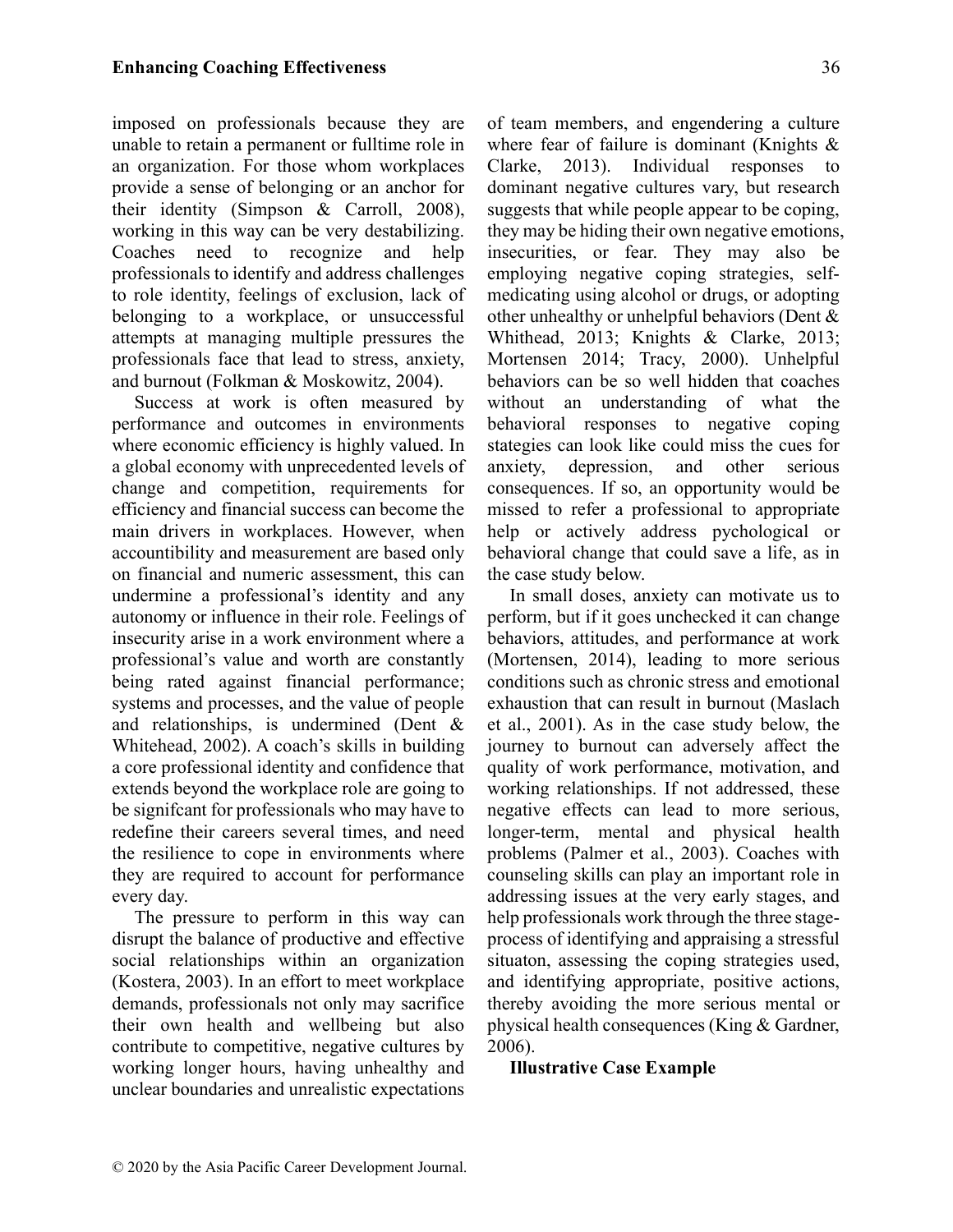The following case provides an example of highly effective work by a coach that incorporated both coaching and counselingrelated knowledge and skills. In a research interview, this experience was described by a professional who was referred to a coach by the organization for which he worked, and who subsequently became a participant in the author's current study of counseling and coaching in the Aotearoa New Zealand workplace.

A focus of this phenomenological study is professional exployees' experiences of receiving coaching. In this article, material from an interview with "Mick" (a chosen pseudonym) was selected to illustrate how the efficacy of coaching practice can be enhanced by the incorporation of advanced counselingrelated knowledge and skills. As a methodology, interpretive phenomenology values and investigates individuals' views of the world and experiences. In the interview, Mick discussed his perceptions and understandings of his experience of coaching, and this case study shows how his world view changed through his interaction with his coach (Creswell, et al., 2007).

Note: the words in speech marks are the interviewee's exact words.

## The Client

Mick held a senior technical position in a medium-sized (approximately 300 employees) international organization with a highly specialized research and technical focus. The culture of the organization values technical expertise, has a high number of international employees and visitors, and prides itself on its ethical environmental stance and how it values its people.

Mick was mature, educated to master's level, and had a strong sense of professional ethics, responsibility, and professional integrity. In addition to the responsiblities associated with his specific position, he also held another role within the organization, supporting and advocating for others. This involved interacting

with senior management and, at times, challenging them about decisions that affected employees.

## Referral to Coaching

In an annual review, Mick was told that, while he was excellent in his specific role, the organization recommended he have coaching to work on his interpersonal skills. He became very defensive and believed this was a control mechanism by management who wanted to blame him for previous conflicts and were unwilling to take responsibility for their part in these events.

## The Coach, Relationship Building, and **Assessment**

Mick's coach had gained a coaching qualification following completion of a degree in counseling and was engaged by the organization Mick worked for as a coach to work with middle to senior management. Her counseling-related knowledge and skills enabled her to identify a disconnect between the apparent efficiency he applied to his work role and his personal functioning. She suggested a psychological assessment, which quickly identified the symptoms of burnout.

In Mick's words, within a couple of sessions, the coach he was referred to saw that he was "fairly broken." He had been adapting to the perceived requirements of the work environment and, in the process, felt he had to sacrifice aspects of his personality. He described himself as continually being in a fight-or-flight response and had become a "hollow person." On a day-to-day basis Mick was acting like a "machine," being very efficient but only able to respond to people in a very superficial way. He had no significant relationships, felt limited emotion, had no hope, no optimistism, and experienced no joy in life.

## The Coaching Process

Mick had developed enough trust in the coaching relationship to be able to disclose more about his thoughts and his life, confirming the initial assessment. The coach told Mick that they were unlikely to make progress in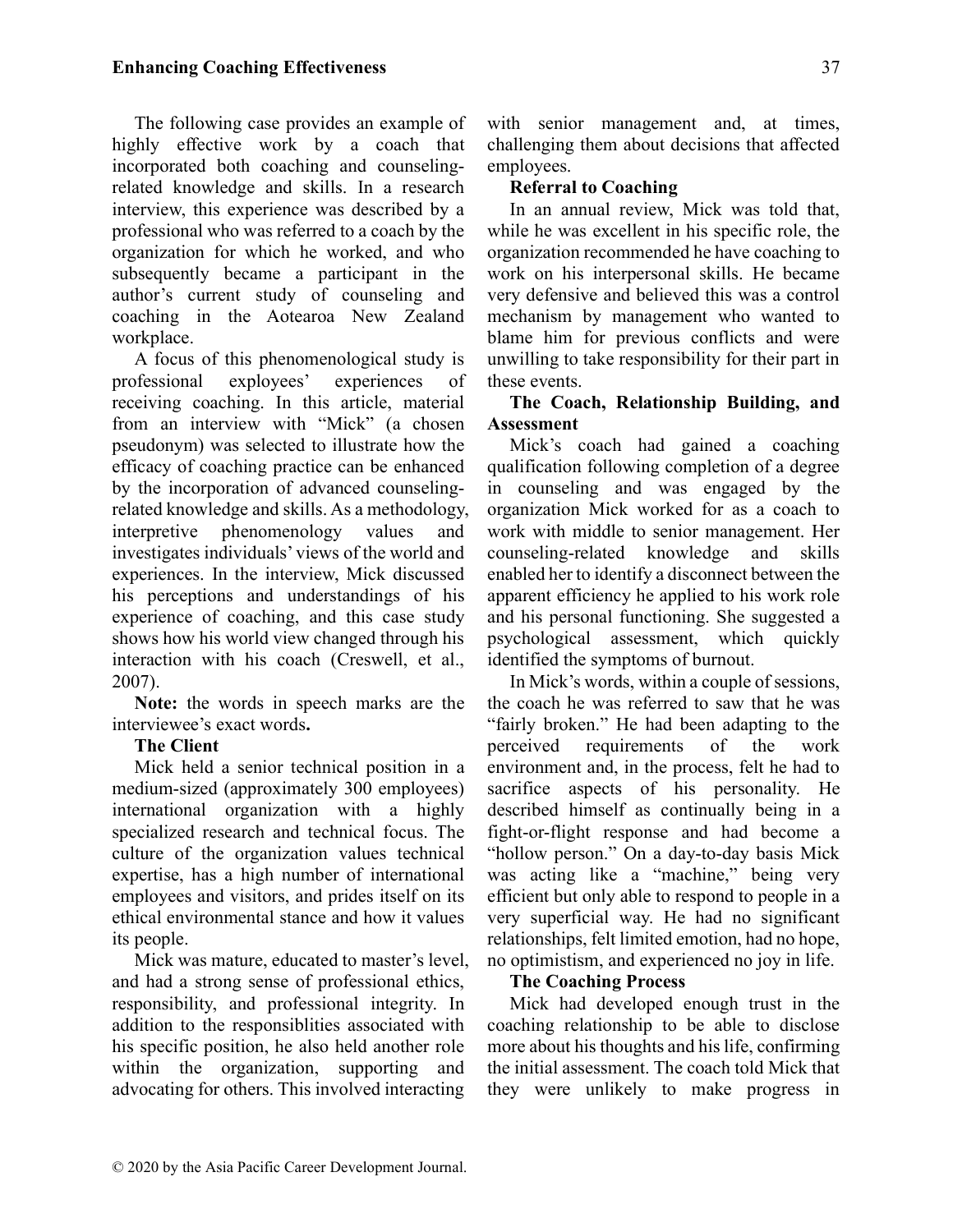coaching without looking at the underlying emotions, cognitions, and behaviors he was experiencing. Mick and the coach re-contracted and Mick agreed to engage in a helping process that included both coaching and counseling techniques.Specific counseling modalities required more advanced skills, as well as goal setting, tasks, and developing coping strategies.

In the following sessions, Mick was encouraged to learn about himself and his responses to events, and the coach helped him build the confidence and resources to be able to engage in a process that would enhance his professional performance at work. She used counseling tools and techniques from Cognitive Behavioural Therapy (CBT) to delve deeper into Mick's thoughts and behavioral responses. This process highlighted significant anxiety and depression that Mick had no previous frame of reference for and had been unable to name. The sessions continued over a 16-month period.

Mick progressed from being a resistant and reluctant client to believing that the "helping" process was personally life changing, enabling him to reframe his work environment and to reengage with work in a positive way. The broader, deeper, and longer-term approach using counseling skills in this helping process enabled Mick to develop self awareness and gave him the skills to make significant changes in himself and at work.

### Outcomes and Implications

Mick said he would never have sought counseling because he did not realize he was "damaged." To meet with a coach was less threatening to him, however he was a reluctant client without motivation and was not change ready. Motivation and readiness elements are cited as important for successful coaching (Grant, 2014; Passmore, 2016). Mick experienced his coach as empathetic yet professional.

Research into the effectiveness of counseling and coaching has identified the importance of the quality of the relationship between client and counselor (see, e.g., Collins et al., 2012; Fillery-Travis & Passmore, 2011, McLeod, 2010; Tannen et al., 2017). Showing empathy, being fully present, and listening attentively appear to be important contributing factors in an effective working relationship, as Mick experienced. To develop these skills, coaches require a considerable amount of selfawareness, which is difficult to achieve without training, observation, feedback, and selfreflection.

Important skills and attributes for coaches include: attentive listening, including reflecting skills (Tannen et.al., 2017); the ability to challenge and provide effective feedback; understanding what a professional relationship means; and being able to assess readiness for coaching and motivation to change (Grant, 2014). Without these skills, important disclosures of sensitive personal information are unlikely, difficult subjects are avoided, and coaching could be ineffective or could unintentionally cause harm.

Practical counseling microskills such as reflection, expressing empathy, reframing, and clarifying facilitate the exploration of the emotions and thinking behind goal setting and decision making, and teach coaches how to ask curious, open questions about a professional's social context and organizational culture which could influence the direction of a coaching session (Anthanasopoulou & Dobson, 2018). Uncovering information about power dynamics and organizational structures and routines could help establish mutual understanding of certain emotions and behaviours of the professional in context, revealing the link between the internal impact of stress and possible external perceived sources, and thereby providing valuable information to assist with building resilience, self efficacy, and effective coping.

With her counseling training and experience, Mick's coach had highly developed skills that enabled her to engage Mick in a process that went much deeper than superficial goal setting. Not recognizing his reactions to stress as anxiety and panic attacks, he thought there was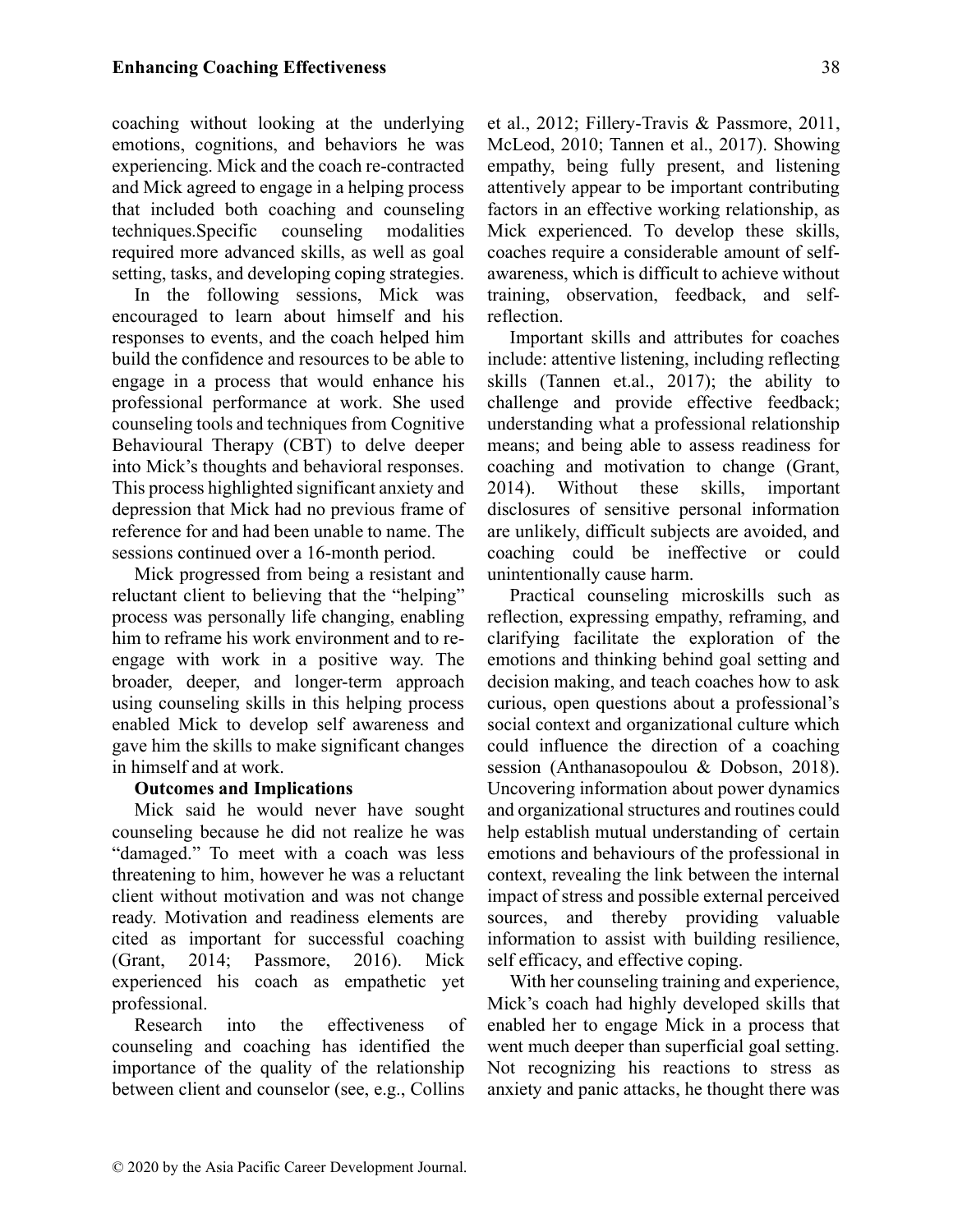something physically wrong with him and was even hospitalized on one occasion. Guided by her understanding of current psychological theory and research regarding stress and anxiety, and recognizing the symptoms of burnout, she was able to use her knowledge, counseling modalities, and skills to pace the sessions and assist with Mick's understanding of anxiety. She was also able to provide him with tools and techniques to manage the symptoms and begin to deal with some of the underlying causes. This helping process went far deeper, over a longer period of time, than the traditional 6 to 10 sessions of coaching.

With his new understanding of his anxiety, and the tools and techniques to manage it, Mick was keen to encourage others to seek appropriate help. Aided by his increased selfawareness through coaching, Mick found he was a much more open person and would talk to others at work about workplace stress, anxiety, and panic attacks, having found many others who had experienced similar symptoms and their physical manifestations. This common experience enabled Mick to connect with others positively at a deeper and more meaningful level at work.

Mick's coach understood the three phases of burnout (Maslach et al., 2001; Maslach & Jackson, 1981). In the first phase, he began to feel depleted of physical and emotional resources. Like many people, he attempted to cope by withdrawing from others to protect himself from more overload. As the stress continued without positive change, this led to the second phase when he felt increasingly detached from his job and developed feelings of cynicism. Relationships at home can begin to suffer in this phase of burnout.

In the third phase of burnout described by Maslach et al. (2001), ineffectiveness and a form of paralysis can occur at work, and feelings of incompetence, a sense of failure, and lack of self-worth can result. In this phase of burnout, many people are unaware of what they can do to change their circumstances and it may take others at work or home to point out they need help and a trained professional to facilitate a process of change. Mick was recommended to coaching by his employer but was unaware he needed help. Professional help for these issues requires careful handling and the understanding of the symptoms of stress, anxiety, and burnout, but practitioners also need practical counseling skills and experience to be able to work with professionals to effect change in a climate of blame and distrust (Grant, 2014).

For Mick, the helping process was a successful one because his coach had advanced counseling skills. He said it was important for him to know the process was confidential, and that the coach had good qualifications and experience, but most importantly, her listening skills and her experience were essential in enabling them to work together. The coach listened without interrupting him, but also structured and paced the sessions to enable deeper reflection and a fuller analysis of thoughts and behaviours. Advanced skills enabled Mick's coach to form a clear assessment and case conceptulization in the early stages of coaching and identify which modalities, tools, and techniques were needed.

Mick had participated in mentoring and coaching with others before, but these processes were based around technical goals. If his sessions with his recent coach had only been around specific, pre-set goals, Mick stated he would not have engaged in the coaching process, would no longer have that job, and may not even be alive. Suicidal thoughts were in Mick's mind and, although he had no firm plans to end his life at that stage, he felt no hope for the future.

Mick's coach had the knowledge, experience, and insight to be able to distinguish that more than a traditional form of coaching was needed, which in this case possibly saved Mick's life. Mick, like many others, was very adept at masking his emotions and hiding behind a brisk efficiency. With only basic microskills training, many coaches would not have been able to see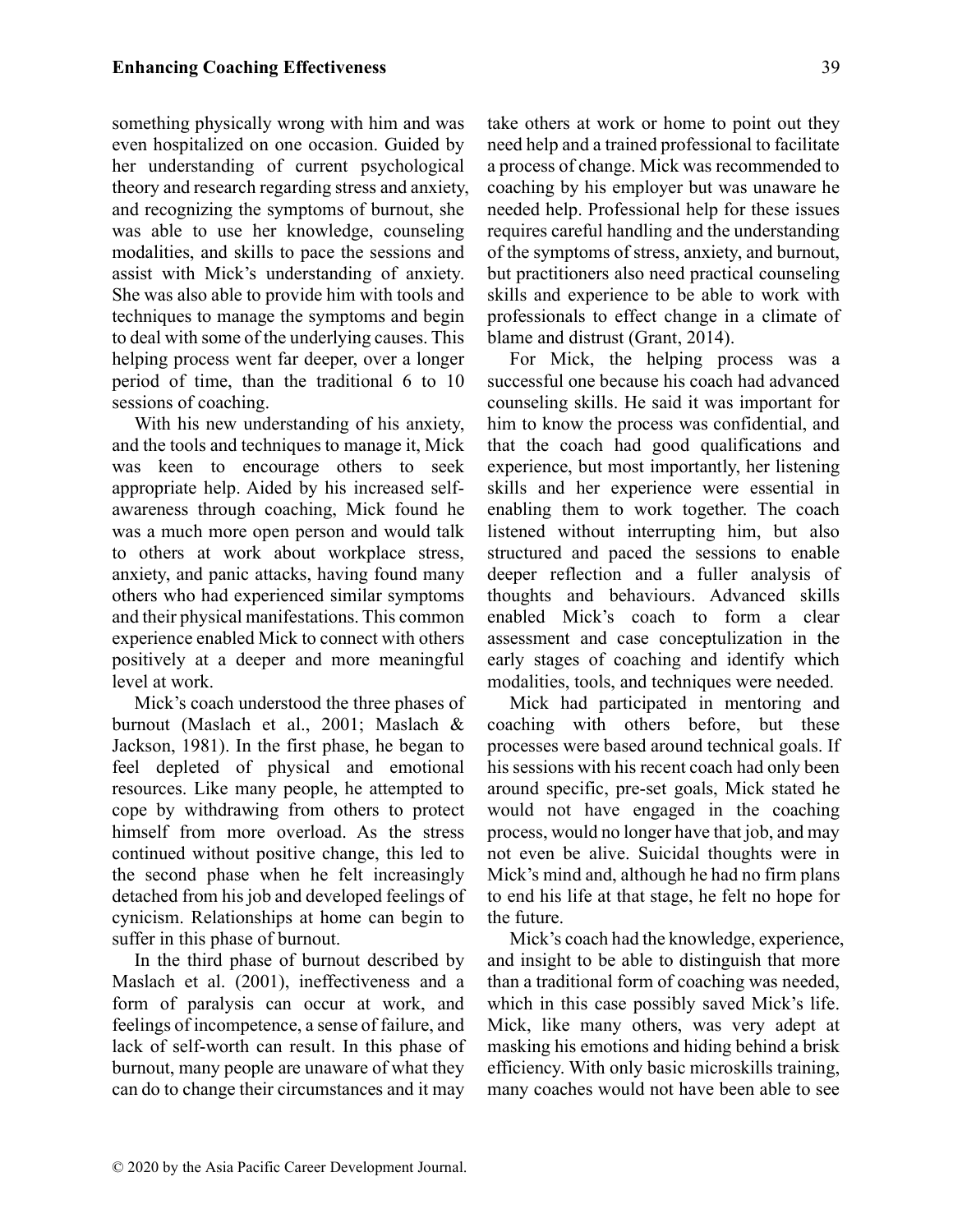through the façade and overcome his considerable resistance at all. However, basic microskills would allow a coach to see that more than coaching was required, and to refer him to another appropriate professional, like a counselor.

Over the coaching period, Mick experienced other benefits. He was unable to change his environment but he developed a different approach to people in senior positions, became more curious, and was also able to offer support to others who were struggling. Coaching also benefited his general health and wellbeing. Mick stopped smoking, quit drinking, and lost 30 kilos. For Mick, working with a coach who was also a qualified counselor was a significant, life-changing experience.

#### Conclusion

The contemporary workplace is fraught with stressful events but optimistic, hopeful and, resilient professionals are better able to cope (Avery et.al., 2009; Bandura, 2007; Feller & Chapman, 2018; Luthans & Youssef-Morgan, 2017). Positive, proactive coping strategies can be taught. Personal control over emotions, understanding of the situation, the ability to act, personal agency, taking direct action, enhancing social relationships, and seeking wider social support can be enhanced (Folkman & Moskowitz, 2004). Tools and strategies needed to work with professionals and build confidence, resilience, and effective coping in contemporary workplaces can be provided by helping professionals such as coaches who have the appropriate education and training. Knowledge of a therapeutic modality, and tools and techniques to address stress, anxiety, and depression could not only help overcome barriers to performance, but also create long term behavioral change, significantly enhance professionals' wellbeing, and potentially save lives (Palmer et al., 2003).

Considering the unpredictibility of the present issues in coaching, coaches need to be well prepared and have the skills to work with a range of performance or behavioral issues if they fit within their brief and level of competency. Understanding relevant psychological theories and developing practical counseling skills will assist with facilitating a process of positive behavioral and psychological change. The professionalism associated with this understanding will also help coaches to know where the boundaries of their competence lie, and when it is appropriate to refer a professional on to more appropriate therapeutic, psychological, or psychiatric help (Fillery-Travis & Passmore, 2011).

The case of Mick highlights the complexity of the struggles that may be experienced by a professional. Significant personal challenges underlay, and could have remained concealed by, a more superficial goal about developing people skills. When stress, anxiety, or burnout are factors influencing effective relationships, goal setting, or performance skills alone will not be effective until these underlying causes are dealt with.

As indicated above, executive or workplace coaches in Aotearoa New Zealand do not necessarily have the education or tools to facilitate effective, supportive processes for professionals needing to strengthen their ability to cope in an unpredictable and unstable world of work. Indications are that, for organizations, industry experience and personal recommendations are more important than qualifications in the recruitment of coaches. Many employers assume that past experience, ethical practice, and reputation occur in concert. This can be a dangerous assumption.

To maintain and enhance their credibility, it is essential that coaches in New Zealand are as accountible to professional standards as the professionals they are working with. Understanding the contemporary workplace and its associated demands in order to respond effectively is important, but coaches also need to position themselves to support professionals to meet existing and anticipated skill gaps in a world of constant change in a professional way. Coaches can no longer rely on industry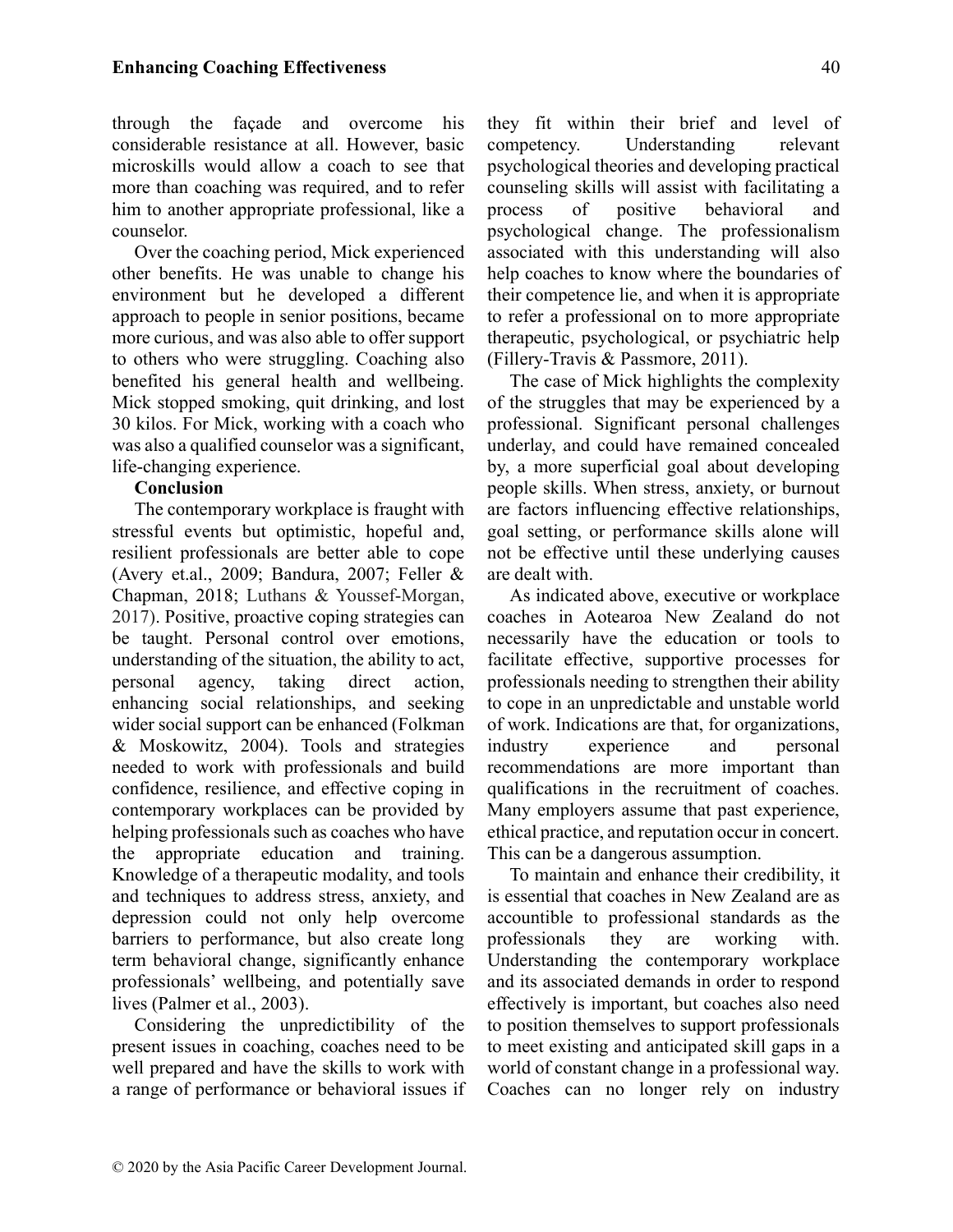experience alone. They also need good selfawareness, appropriate training in psychological theory, and well developed counseling skills to access the complexities beneath the presentation of sometimes relatively superficial performance concerns.

The purpose of this article is not to recommend that all coaches become counselors, but to explore the value of coaching practitioners accessing training in more advanced skills and knowledge in counseling modalities, tools, and techniques in order to address increasingly complex issues. Significant challenges with potentially longterm negative consequences, as in the case of Mick, are at risk of being ignored, avoided, or simply not noticed by practitioners who lack the appropriate skills and knowledge base.

Counselling and coaching are separate but related professions and more research needs to be undertaken about the boundaries between them. Coaching focuses on the practical, but workplaces today require an additional dimension when workplace pressures are leading to anxiety, stress, depression, and suicidality. The development in New Zealand of a professional coaching organization would be a valuable first step in the process of clarifying this distinction locally, while also drawing on international practice and research. The definition of standards for professional education in coaching in New Zealand, and the assessment and registration of training programs, could ensure not only their consistency but also their content and quality in equipping coaches to work as effectively as possible with their clients.

In the case study provided, Mick was fortunate that his coach had the counseling training and skills to identify and work with his deeper issues. Most coaches in New Zealand do not have these skills. Mick was mandated by the organization to receive coaching, was unaware of how unwell he was, and did not believe that either counseling or coaching would be helpful. He was fortunate that the coach recognized the symptoms of anxiety, depression, and burnout and was able to build a trusting relationship that enabled them to work collaboratively, using counseling tools and techniques. The experience, knowledge, and skills of the coach, in Mick's own words, saved his life.

#### References

- Albertsen, K., Grimsmo, A., Rafnsdóttir, G. L., Tómasson, K., & Kauppinen, K. (2008). Workhours and worklife balance. Scandinavian Journal of Work, Environment & Health, 34(5), 14–21.
- American Psychological Association, Center for Organisational Excellence (2017, October), Job skills training and career development survey. (n.d.). http://www.apaexcellence.org 1-37
- Athanasopoulou, A., & Dopson, S. (2018). A systematic review of executive coaching outcomes: Is it the journey or the destination that matters the most? The Leadership Quarterly, 29, 70-88.
- Avey, J. B., Luthans, F., & Jensen, S. (2009). Psychological capital: A positive resource for combating employee stress and turnover. Human Resource Management 48(5), 677-693.
- Bandura, A. (2007). Much ado over a faulty conception of perceived self–efficacy grounded in faulty experimentation. Journal of Social and Clinical Psychology, 26(6), 641-658.
- Brooks, I., & Wright, S. (2007). A survey of executive coaching practices in New Zealand. International Journal of Evidence Based Coaching and Mentoring, 5(1), 30-41.
- Career Development Association of New Zealand (n.d.). https://www.cdanz.org.nz/
- Collins, J., Gibson, A., Parkin, S., Parkinson, R., Shave, D., & Dyer, C. (2012). Counselling in the workplace: How time-limited counselling can effect change in well-being. Counselling and Psychotherapy Research, 12(2), 84-92.
- Cooper, M., & McLeod, J. (2011). Pluralistic counselling and psychotherapy. London, UK: Sage.
- Cotterill, S. T., & Passmore, J. (2019). Coaching research: A critical review. In S. English, J. Manzi Sabatine, & P. Brownell (Eds.), Professional coaching: Principles and practice (pp. 55-71). New York, NY: Springer.
- Cozolino, L. (2014). The neuroscience of human relationships: Attachment and the developing social brain (2<sup>nd</sup> ed.). New York, NY: W.W. Norton.
- Creswell, J. W., Hanson, W. E., Clark Plano, V. L., & Morales, A. (2007). Qualitative research designs: Selection and implementation. The counseling psychologist, 35(2), 236-264.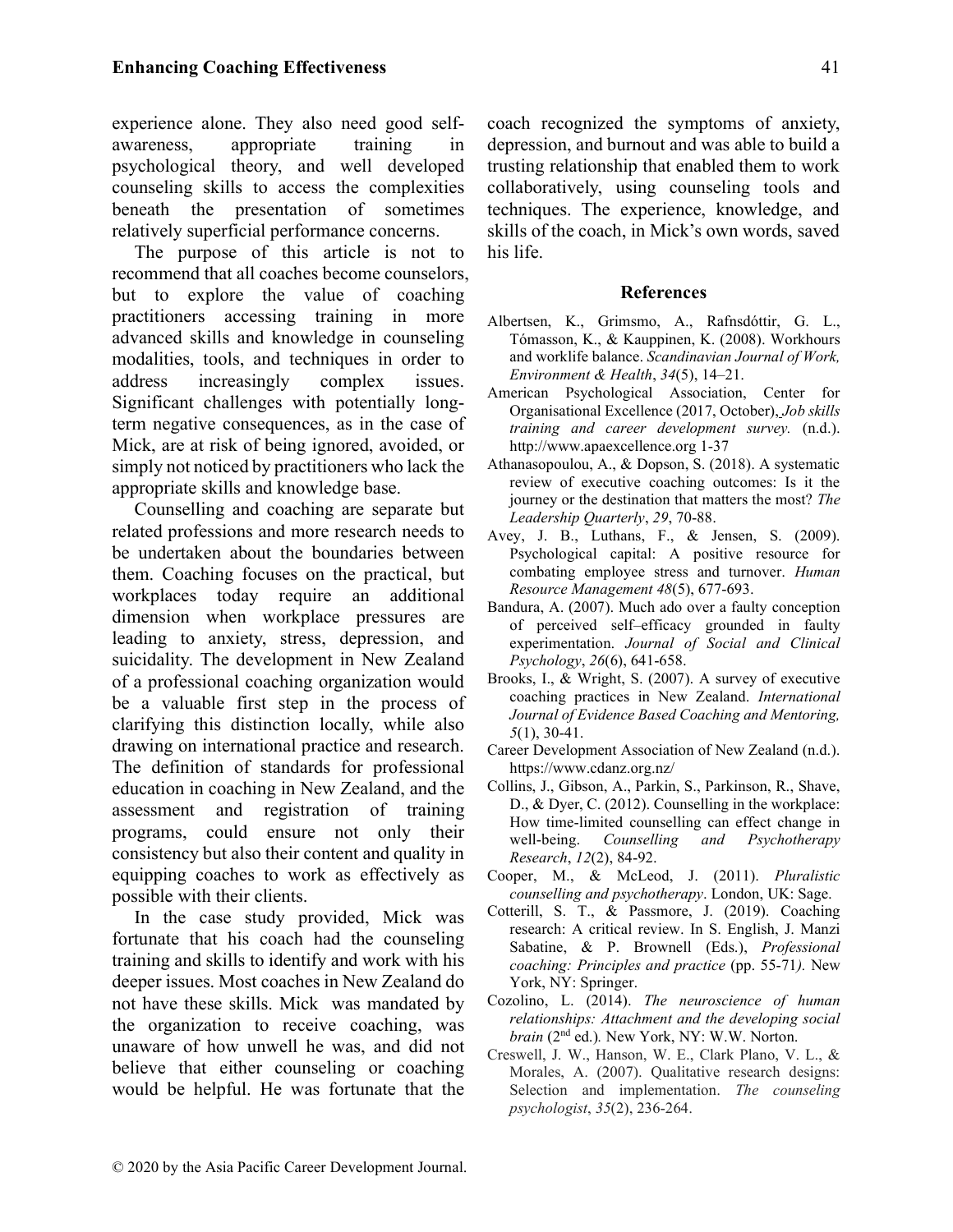- Davidson, R. J., & McEwen, B. S. (2012). Social influences on neuroplasticity: Stress and interventions to promote well-being. Nature Neuroscience, 15(5), 689-695.
- Dent, M., & Whitehead, S. (2002). Managing professional identities. London, UK: Routledge.
- Dent, M., & Whitehead, S. (2013). Managing professional identities: Knowledge, performativities and the 'new' professional. London, UK: Routledge.
- Evetts, J. (2013). Professionalism: Value and ideology. Current Sociology, 61(5-6), 778-796.
- Feldman, D. C., & Lankau, M. J. (2005). Executive coaching: A review and agenda for future research. Journal of Management, 31(6), 829-848.
- Feller, R., & Chapman, V. (2018). The heroic mindset: Navigating a lifetime of career transitions. Asia Pacific Career Development Journal, 1(1), 61-74.
- Fillery-Travis, A. & Passmore, J. (2011). A critical review of executive coaching research: A decade of progress and what's to come. Coaching: An International Journal of Theory, Research and Practice, 4(2), 70-88. ISSN 1752-1882.
- Folkman, S., & Moskowitz, J. T. (2000). Positive affect and the other side of coping. American Psychologist, 55(6), 647-654.
- Folkman, S., & Moskowitz, J. T. (2004). Coping: Pitfalls and promise. Annual Review of Psychology. 55, 745- 774.
- Grant, A.M. (2014). The efficacy of executive coaching in times of organisational change. Journal of Change Management, 14(2), 258-280. https://doi.org/ 10.1080/14697017.2013.805159
- Grant, A. M., & Cavanagh, M. J. (2004). Toward a profession of coaching: Sixty-five years of progress and challenges for the future. International Journal of Evidence Based Coaching and Mentoring, 2(1), 1-16.
- Gyllensten, K., Palmer, S., & Farrants, J. (2005). Perceptions of stress and stress interventions in finance organizations: Overcoming resistance towards counselling. Counselling Psychology Quarterly, 18(1), 19-29.
- Harvey, S., Joyce, S., Tan, L., Johnson, A., Nguyen, H., Modini, M., & Groth, M. (2014). Developing a mentally healthy workplace: A review of the literature. Sydney, Australia: University of New South Wales.
- Hawkins, P., & Smith, N. (2006). Coaching, mentoring and organisational consultancy: Supervision and development. Berkshire, England: Open University Press.
- Hendricks, S., & Lambert, M. (2010). Tackling in rugby: Coaching strategies for effective technique and injury prevention. International Journal of Sports Science & Coaching, 5(1), 117-135.
- International Coach Federation Australasia (n.d.). Code of Ethics. https://www.coachfederation.org/code-ofethics
- Jones, R. J., Woods, S. A., & Guillaume, Y. R. (2016). The effectiveness of workplace coaching: A metaanalysis of learning and performance outcomes from coaching. Journal of Occupational and Organizational Psychology, 89(2), 249-277.
- Joo, B. K., Lim, D. H., & Kim, S. (2016). Enhancing work engagement: The roles of psychological capital, authentic leadership, and work empowerment. Leadership & Organization Development Journal, 37(8), 1117-1134.
- Kilburg, R. R. (2000). Executive coaching: Developing managerial wisdom in a world of chaos. American Psychological Association, 14(253) 3-19.
- King, M., & Gardner, D. (2006). Emotional intelligence and occupational stress among professional staff in New Zealand. International Journal Organizational Analysis, 14(3), 186-203.
- Knights, D., & Clarke, C. A. (2013). It's a bittersweet symphony, this life: Fragile academic selves and insecure identities at work. Organization Studies. https://doi.org/ 10.117.0170840613508396
- Kostera, M. (2003). Managing professional identities [Review of Knowledge, performativity and the 'new' professional, edited by M. Dent & S. Whitehead, Routledge, 2002. 262 pp.] Gender, Work & Organization, 10(1), 120-125.
- Lazarus, R. S. (2003). Author's response: The Lazarus manifesto for positive psychology and psychology in general. Psychological Inquiry, 14(2), 173-189.
- Luthans, F., & Youssef-Morgan, C. M. (2017). Psychological capital: An evidence-based positive approach. Annual Review of Organizational Psychology and Organizational Behavior, 4, 339-366.
- Maslach, C., Schaufeli, W. B., & Leiter, M. P. (2001). Job burnout. Annual Review of Psychology, 52(1), 397-422.
- Maslach, C., & Jackson, S. E. (1981). The measurement of experienced burnout. Journal of Organizational Behavior, 2(2), 99-113.
- McCann, C. M., Beddoe, E., McCormick, K., Huggard, P., Kedge, S., Adamson, C., & Huggard, J. (2013). Resilience in the health professions: A review of recent literature. International Journal of Wellbeing, 3(1), 60-81. https://doi.org/10.5502/ijw.v3i1.4
- McLeod, J. (2010). The effectiveness of workplace counselling: A systematic review. Counselling and Psychotherapy Research, 10(4), 238-248.
- Miller, J. (2019). Solution focused therapy and career practice. In N. Arthur, R. Neault, & M. McMahon, (Eds.), Theories and models at work: Ideas for practice (pp. 249-261). Toronto, Canada: Ceric.
- Moen, P., Lam, J., Ammons, S., & Kelly, E. L. (2013). Time work by overworked professionals: Strategies